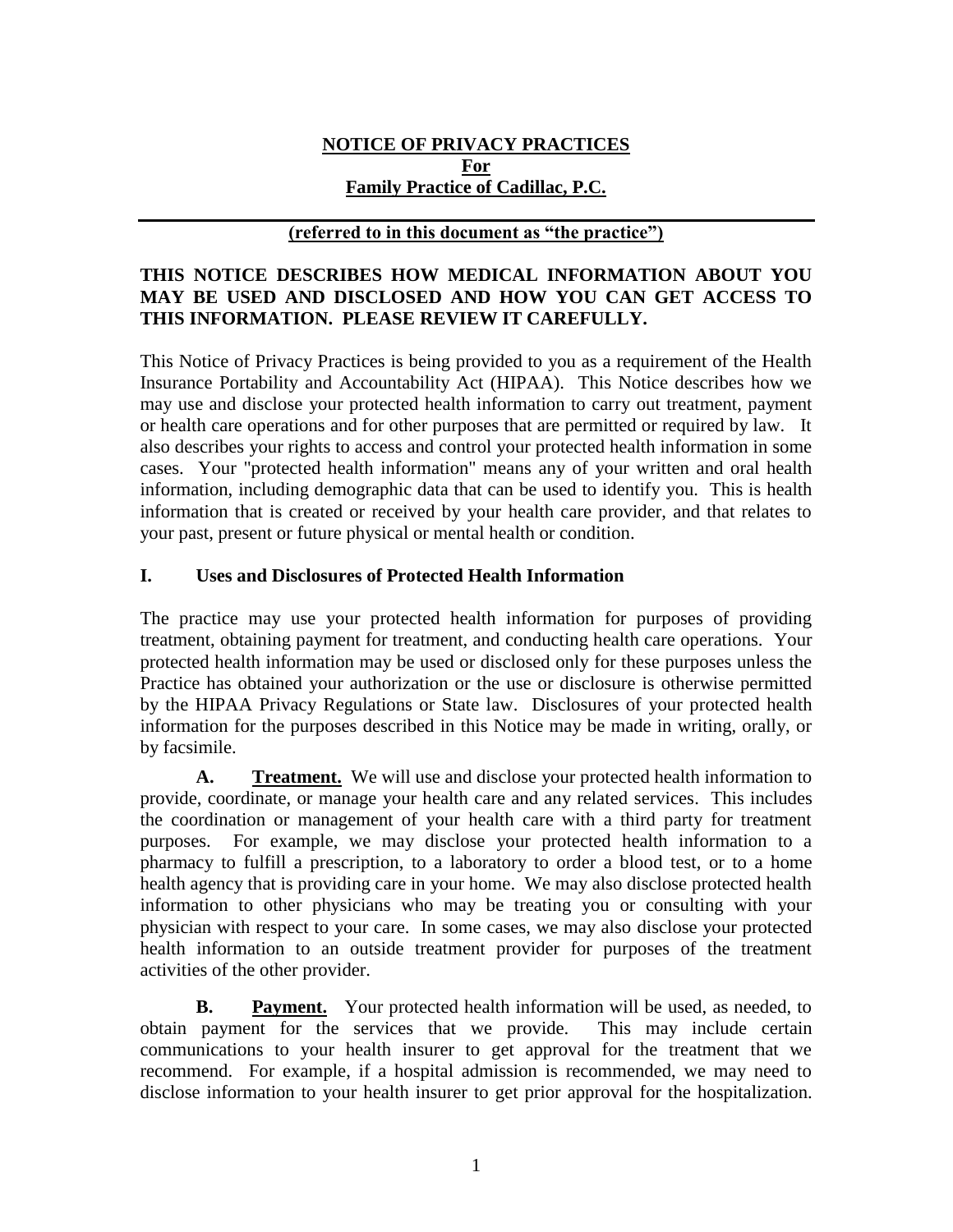We may also disclose protected health information to your insurance company to determine whether you are eligible for benefits or whether a particular service is covered under your health plan. In order to get payment for your services, we may also need to disclose your protected health information to your insurance company to demonstrate the medical necessity of the services or, as required by your insurance company, for utilization review. We may also disclose patient information to another provider involved in your care for the other provider's payment activities.

**C. Operations.** We may use or disclose your protected health information, as necessary, for our own health care operations in order to facilitate the function of the practice and to provide quality care to all patients. Health care operations include such activities as:

- Quality assessment and improvement activities.
- Employee review activities.
- Training programs including those in which students, trainees, or practitioners in health care learn under supervision.
- Accreditation, certification, licensing or credentialing activities.
- Review and auditing, including compliance reviews, medical reviews, legal services and maintaining compliance programs.
- Business management and general administrative activities.

In certain situations, we may also disclose patient information to another provider or health plan for their health care operations.

**D. Other Uses and Disclosures.** As part of treatment, payment and healthcare operations, we may also use or disclose your protected health information for the following purposes:

- To remind you of an appointment.
- To inform you of potential treatment alternatives or options.
- To inform you of health-related benefits or services that may be of interest to you.
- To contact you to raise funds for the practice or an institutional foundation related to the practice. If you do not wish to be contacted regarding fundraising, please contact our Privacy Officer.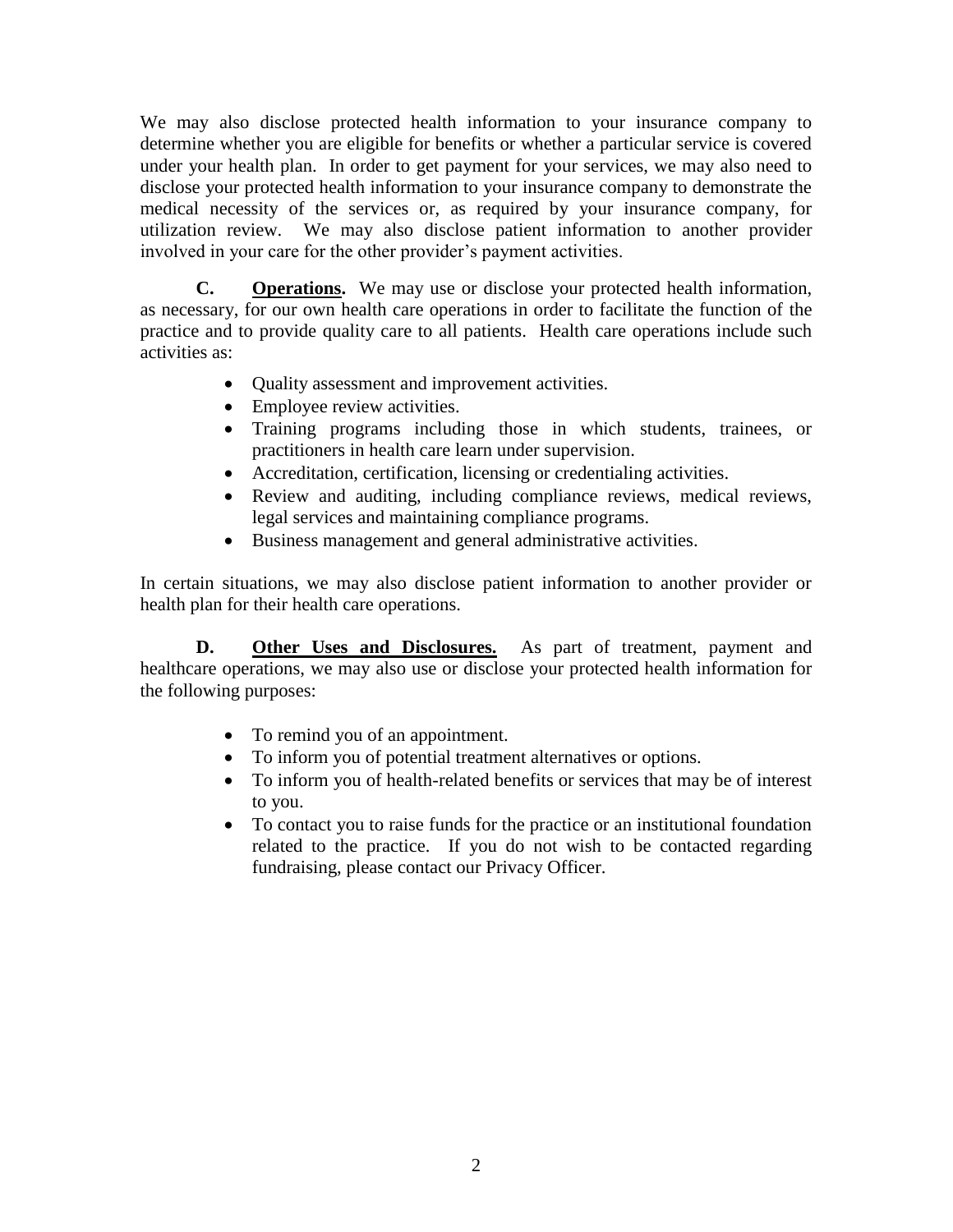### **II. Uses and Disclosures Beyond Treatment, Payment, and Health Care Operations Permitted Without Authorization or Opportunity to Object**

Federal privacy rules allow us to use or disclose your protected health information without your permission or authorization for a number of reasons including the following:

**A. When Legally Required.** We will disclose your protected health information when we are required to do so by any Federal, State or local law.

**B. When There Are Risks to Public Health.** We may disclose your protected health information for the following public activities and purposes:

- To prevent, control, or report disease, injury or disability as permitted by law.
- To report vital events such as birth or death as permitted or required by law.
- To conduct public health surveillance, investigations and interventions as permitted or required by law.
- To collect or report adverse events and product defects, track FDA regulated products, enable product recalls, repairs or replacements to the FDA and to conduct post marketing surveillance.
- To notify a person who has been exposed to a communicable disease or who may be at risk of contracting or spreading a disease as authorized by law.
- To report to an employer information about an individual who is a member of the workforce as legally permitted or required.

**C. To Report Abuse, Neglect Or Domestic Violence**. We may notify government authorities if we believe that a patient is the victim of abuse, neglect or domestic violence. We will make this disclosure only when specifically required or authorized by law or when the patient agrees to the disclosure.

**D. To Conduct Health Oversight Activities**. We may disclose your protected health information to a health oversight agency for activities including audits; civil, administrative, or criminal investigations, proceedings, or actions; inspections; licensure or disciplinary actions; or other activities necessary for appropriate oversight as authorized by law. We will not disclose your health information if you are the subject of an investigation and your health information is not directly related to your receipt of health care or public benefits.

**E. In Connection With Judicial And Administrative Proceedings**. We may disclose your protected health information in the course of any judicial or administrative proceeding in response to an order of a court or administrative tribunal as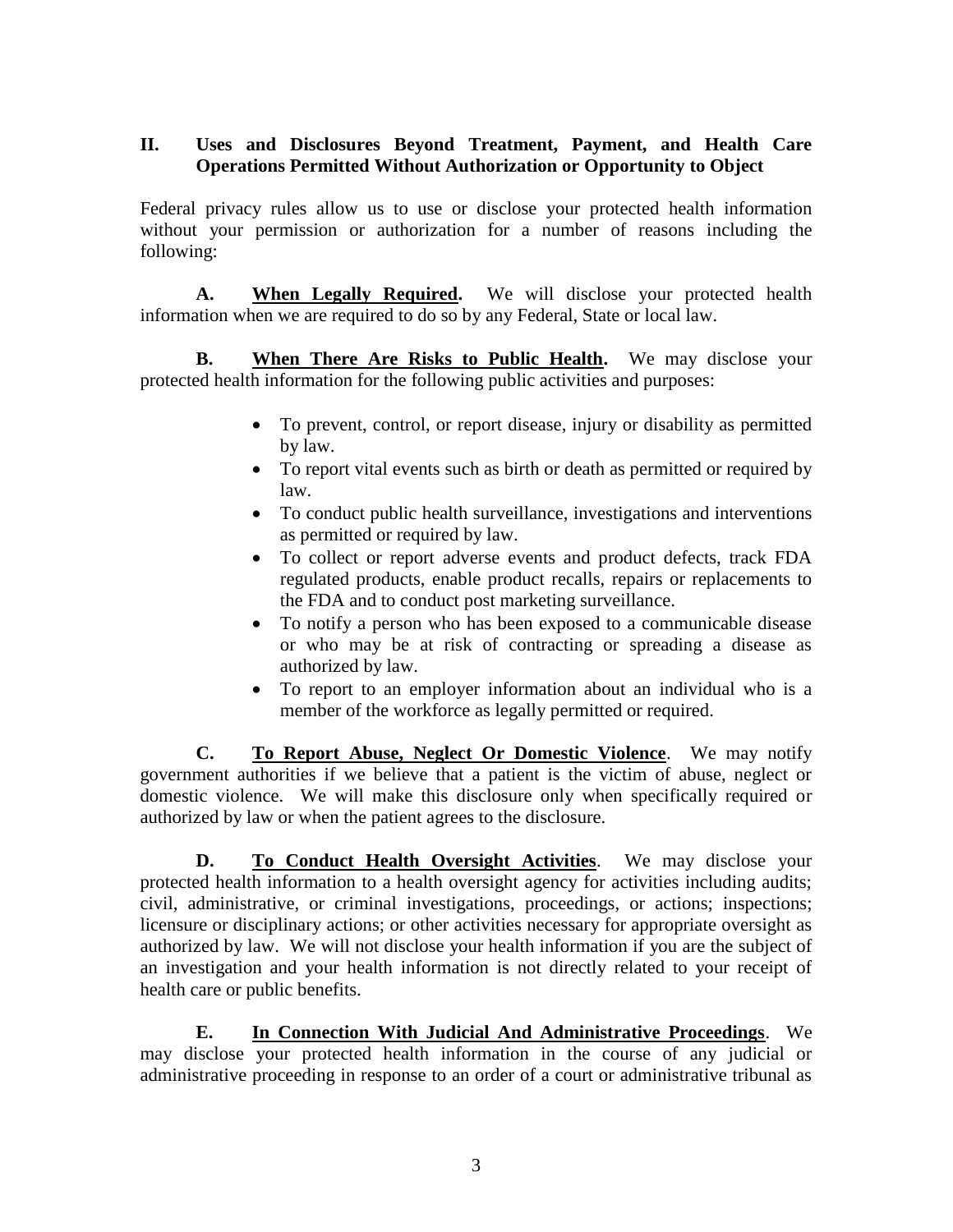expressly authorized by such order or in response to a signed authorization (in a format approved by the Michigan Court Administrator).

F. For Law Enforcement Purposes. We may disclose your protected health information to a law enforcement official for law enforcement purposes as follows:

- As required by law for reporting of certain types of wounds or other physical injuries.
- Pursuant to court order, court-ordered warrant, subpoena, summons or similar process.
- For the purpose of identifying or locating a suspect, fugitive, material witness or missing person.
- Under certain limited circumstances, when you are the victim of a crime.
- To a law enforcement official if the practice has a suspicion that your death was the result of criminal conduct.
- In an emergency in order to report a crime.

**G. To Coroners, Funeral Directors, and for Organ Donation**. We may disclose protected health information to a coroner or medical examiner for identification purposes, to determine cause of death or for the coroner or medical examiner to perform other duties authorized by law. We may also disclose protected health information to a funeral director, as authorized by law, in order to permit the funeral director to carry out their duties. We may disclose such information in reasonable anticipation of death. Protected health information may be used and disclosed for cadaveric organ, eye or tissue donation purposes.

**H. For Research Purposes**. We may use or disclose your protected health information for research when the use or disclosure for research has been approved by an institutional review board or privacy board that has reviewed the research proposal and research protocols to address the privacy of your protected health information.

**I. In the Event of A Serious Threat To Health Or Safety**. We may, consistent with applicable law and ethical standards of conduct, use or disclose your protected health information if we believe, in good faith, that such use or disclosure is necessary to prevent or lessen a serious and imminent threat to your health or safety or to the health and safety of the public.

**J. For Specified Government Functions**. In certain circumstances, the Federal regulations authorize the practice to use or disclose your protected health information to facilitate specified government functions relating to military and veterans activities, national security and intelligence activities, protective services for the President and others, medical suitability determinations, correctional institutions, and law enforcement custodial situations.

**K. For Worker's Compensation**. The practice may release your health information to comply with worker's compensation laws or similar programs.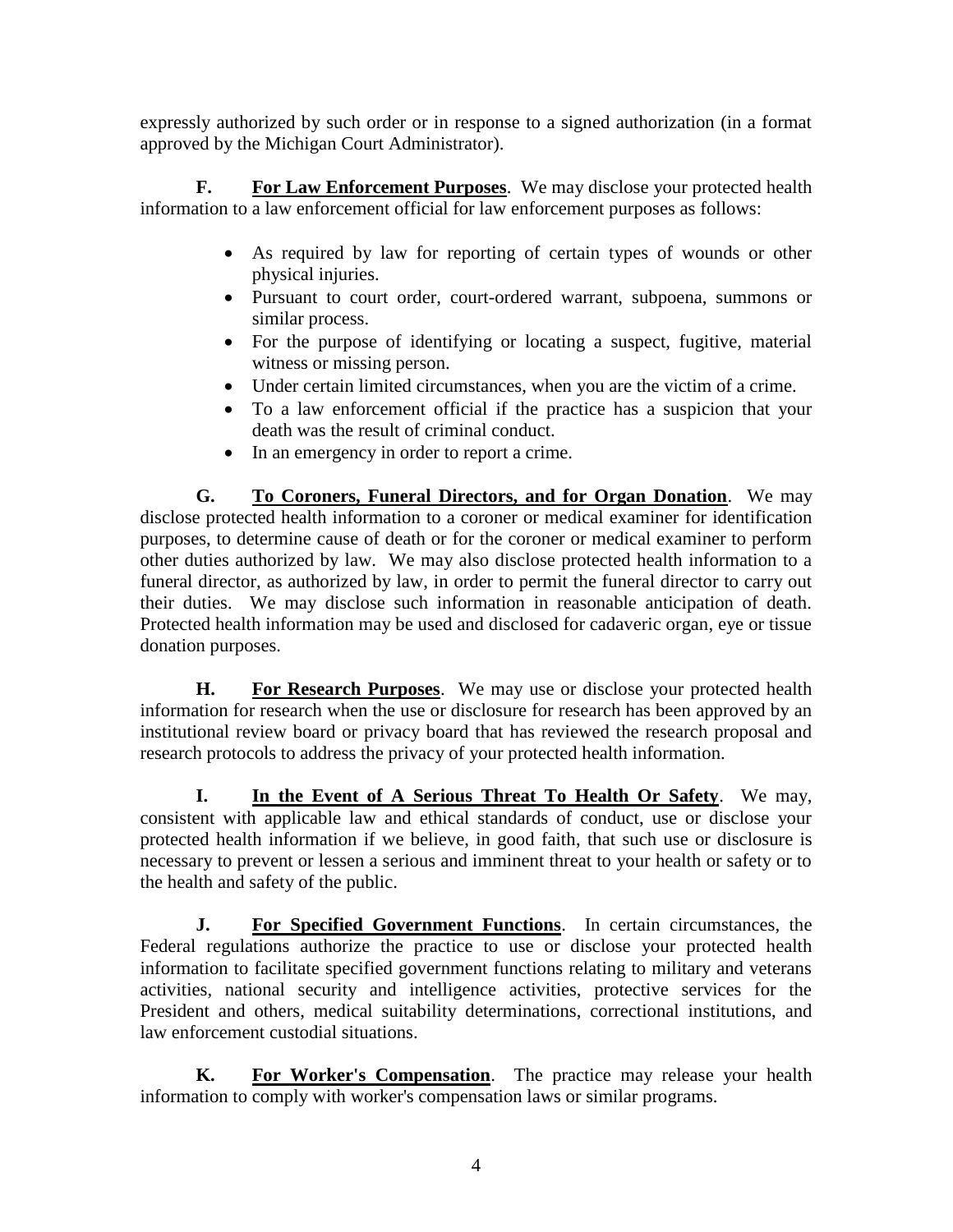**L. For Immunizations.** The practice will disclose proof of immunizations to a school where the state or other similar law requires it prior to admitting a student.

### **III. Uses and Disclosures Permitted Without Authorization But With Opportunity to Object**

We may disclose your protected health information to your family member or a close personal friend if it is directly relevant to the person's involvement in your care or payment related to your care. We can also disclose your information in connection with trying to locate or notify family members or others involved in your care concerning your location, condition or death.

You may object to these disclosures. If you do not object to these disclosures or we can infer from the circumstances that you do not object or we determine, in the exercise of our professional judgment, that it is in your best interests for us to make disclosure of information that is directly relevant to the person's involvement with your care, we may disclose your protected health information as described.

### **IV. Uses and Disclosures Requiring Your Authorize**

**A. Marketing**. Subject to certain limited exceptions, your written authorization is required in cases where the practice receives any direct or indirect financial remuneration in exchange for making the communications to you which encourages you to purchase a product or service or for a disclosure to a third party who wants to market their products or services to you.

**B. Research**.The practice will obtain your written authorization to use or disclose your protected health information for research purposes when required by HIPAA.

**C. Psychotherapy Notes**. Most uses and disclosures of psychotherapy notes require your written authorizaion.

**D. Sale of Protected Health Information**. Subject to certain limited exceptions, disclosures that constitute a sale of protected health information require your written authorization.

Other than as stated above, we will not disclose your health information other than with your written authorization. You may revoke your authorization in writing at any time except to the extent that we have taken action in reliance upon the authorization.

#### **V. Your Rights**

You have the following rights regarding your health information: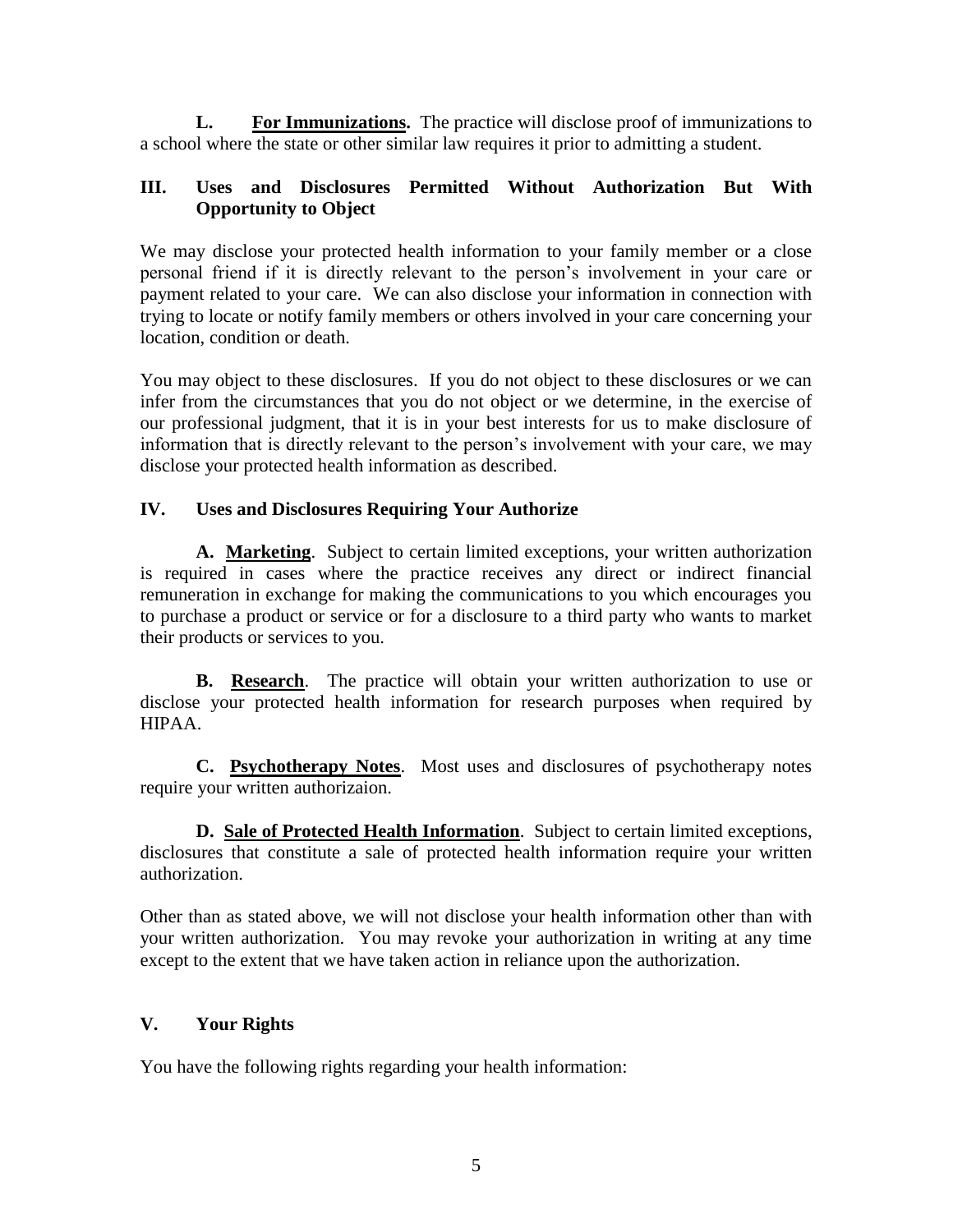**A. The right to inspect and copy your protected health information.** You may inspect and obtain a copy of your protected health information that is contained in a designated record set for as long as we maintain the protected health information. A "designated record set" contains medical and billing records and any other records that your physician and the practice uses for making decisions about you.

You also have the right to request our protected health information in electronic format in cases where the practice utilizes electronic health records. You may also access information via patient portal if made available by the practice.

Under Federal law, however, you may not inspect or copy the following records: psychotherapy notes; information compiled in reasonable anticipation of, or for use in, a civil, criminal, or administrative action or proceeding; and protected health information that is subject to a law that prohibits access to protected health information. Depending on the circumstances, you may have the right to have a decision to deny access reviewed.

We may deny your request to inspect or copy your protected health information if, in our professional judgment, we determine that the access requested is likely to endanger your life or safety or that of another person, or that it is likely to cause substantial harm to another person referenced within the information. You have the right to request a review of this decision.

To inspect and copy your medical information, you must submit a written request to the Privacy Officer whose contact information is listed on the last pages of this Notice. If you request a copy of your information, we may charge you a fee for the costs of copying, mailing or other costs incurred by us in complying with your request.

Please contact our Privacy Officer if you have questions about access to your medical record.

**B. The right to request a restriction on uses and disclosures of your protected health information.** You may ask us not to use or disclose certain parts of your protected health information for the purposes of treatment, payment or health care operations. You may also request that we not disclose your health information to family members or friends who may be involved in your care or for notification purposes as described in this Notice of Privacy Practices. Your request must state the specific restriction requested and to whom you want the restriction to apply.

The practice is not required to agree to a restriction that you may request. We will notify you if we deny your request to a restriction. If the practice does agree to the requested restriction, we may not use or disclose your protected health information in violation of that restriction unless it is needed to provide emergency treatment. Under certain circumstances, we may terminate our agreement to a restriction. You may request a restriction by contacting the Privacy Officer.

**C. The right to request to receive confidential communications from us by alternative means or at an alternative location.** You have the right to request that we communicate with you in certain ways. We will accommodate reasonable requests. We may condition this accommodation by asking you for information as to how payment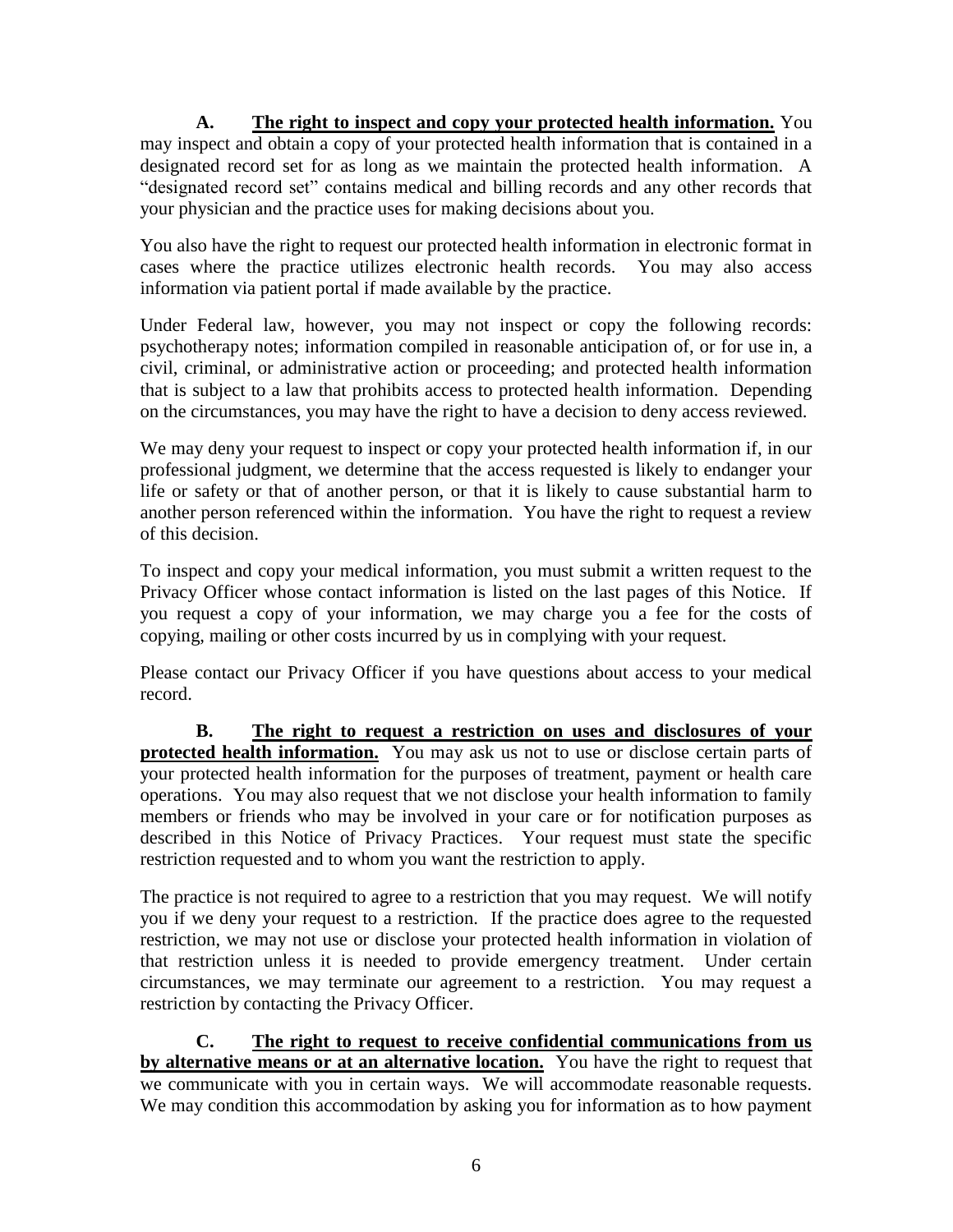will be handled or specification of an alternative address or other method of contact. We will not require you to provide an explanation for your request. Requests must be made in writing to our Privacy Officer.

**D. The right to have your physician amend your protected health information.** You may request an amendment of protected health information about you in a designated record set for as long as we maintain this information. In certain cases, we may deny your request for an amendment. If we deny your request for amendment, you have the right to file a statement of disagreement with us and we may prepare a rebuttal to your statement and will provide you with a copy of any such rebuttal. Requests for amendment must be in writing and must be directed to our Privacy Officer. In this written request, you must also provide a reason to support the requested amendments.

**E. The right to receive an accounting.** You have the right to request an accounting of certain disclosures of your protected health information made by the practice. This right applies to disclosures for purposes other than treatment, payment or health care operations as described in this Notice of Privacy Practices. We are also not required to account for disclosures that you requested, disclosures that you agreed to by signing an authorization form, disclosures for a facility directory, to friends or family members involved in your care, or certain other disclosures we are permitted to make without your authorization. The request for an accounting must be made in writing to our Privacy Officer. The request should specify the time period sought for the accounting. We are not required to provide an accounting for disclosures that take place prior to April 14, 2003. Accounting requests may not be made for periods of time in excess of six years. We will provide the first accounting you request during any 12-month period without charge. Subsequent accounting requests may be subject to a reasonable costbased fee.

**F. The right to request restrictions to a health plan.** You have the right to request a restriction on disclosure of your protected health information to a health plan (for purposes of payment or health care operations) in cases where you paid out of pocket, in full, for the items received or services rendered.

**G. The right to obtain a paper copy of this notice.** Upon request, we will provide a separate paper copy of this notice even if you have already received a copy of the notice or have agreed to accept this notice electronically.

# **VI. Breach of Unsecured Protected Health Information**

In a breach of unsecured protected health information affecting you occurs, the practice is required to notify you of the breach.

# **VII. Our Duties**

The practice is required by law to maintain the privacy of your health information and to provide you with this Notice of our duties and privacy practices. We are required to abide by terms of this Notice as may be amended from time to time. We reserve the right to change the terms of this Notice and to make the new Notice provisions effective for all